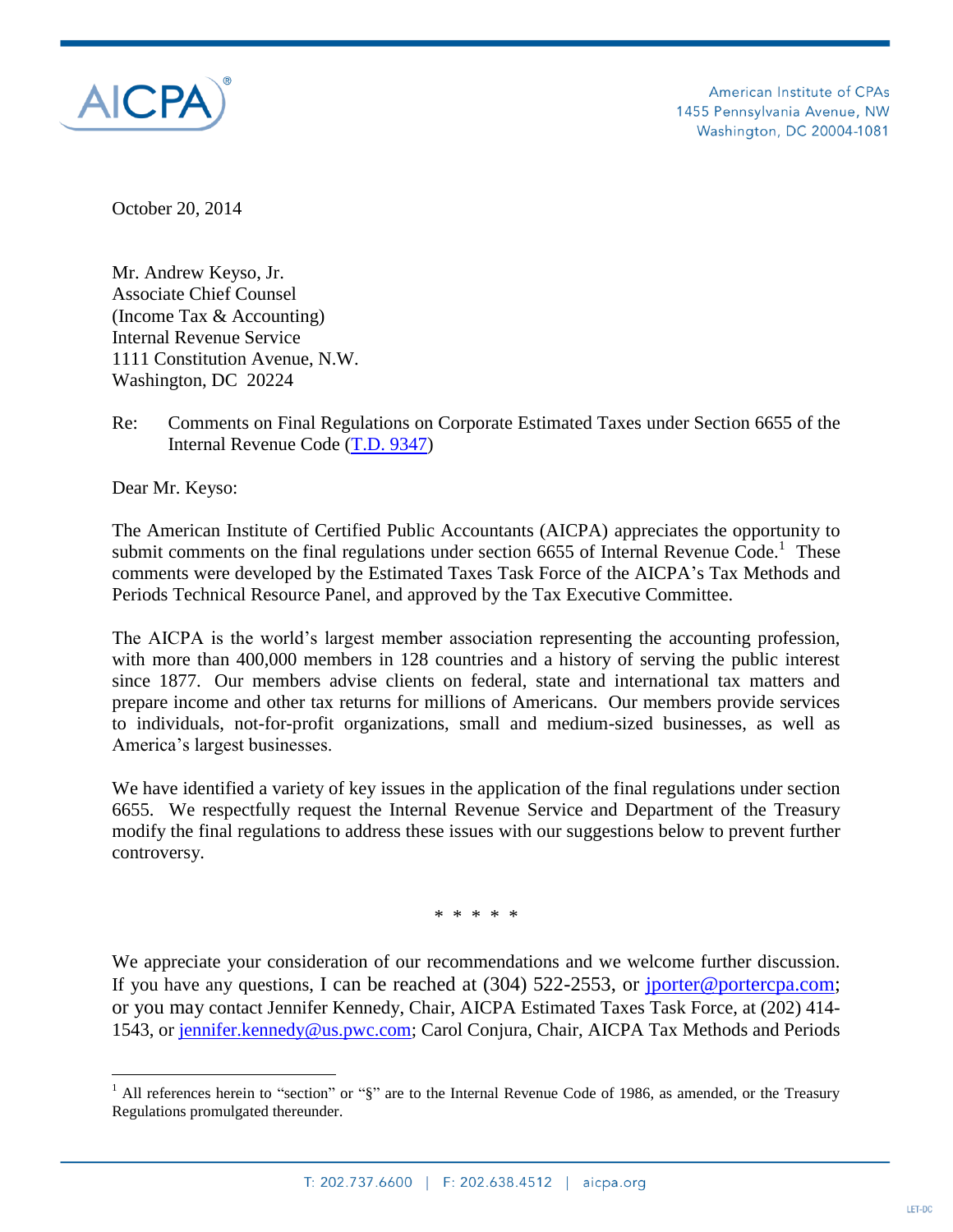Mr. Andrew Keyso, Jr. October 20, 2014 Page 2

Technical Resource Panel, at (202) 533-3040, or [cconjura@kpmg.com;](mailto:cconjura@kpmg.com) or Jason Cha, AICPA Technical Manager, at (202) 434-9231, or [jcha@aicpa.org.](mailto:mkoroghlanian@aicpa.org)

Respectfully submitted,

for  $C^*$  $\sqrt{\delta}$ 

Jeffrey A. Porter, CPA Chair, Tax Executive Committee

cc: Scott Dinwiddie, Special Counsel to the Associate Chief Counsel (Income Tax & Accounting), Internal Revenue Service Alexa Claybon, Attorney Advisor, Office of Tax Legislative Counsel, Department of the Treasury Brenda Wilson, Technical Advisor (Income Tax & Accounting), Internal Revenue Service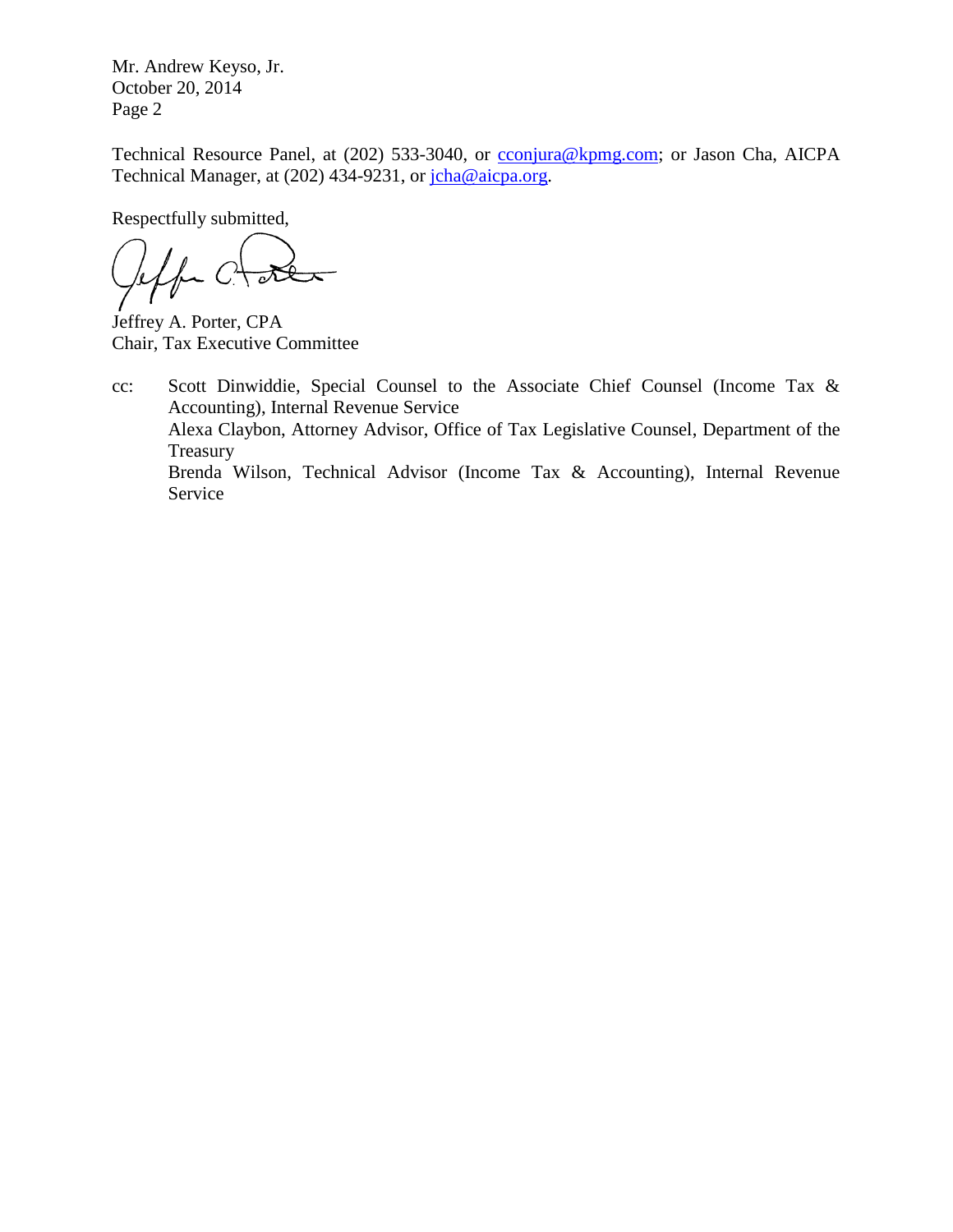# **AMERICAN INSTITUTE OF CERTIFIED PUBLIC ACCOUNTANTS**

**Comments on Final Regulations under Section 6655 regarding Corporate Estimated Taxes**

## **Developed by: Estimated Taxes Task Force**

Jennifer Kennedy, Chair

Beth Benko David Culp Brian Fleming Kim Harrington Gary Hecimovich Jeremy Rubischko Lee Spence Scott Thompson Dennis Tingey

Carol Conjura, Tax Methods and Periods Technical Resource Panel, Chair

Jason Cha, Technical Manager

October 20, 2014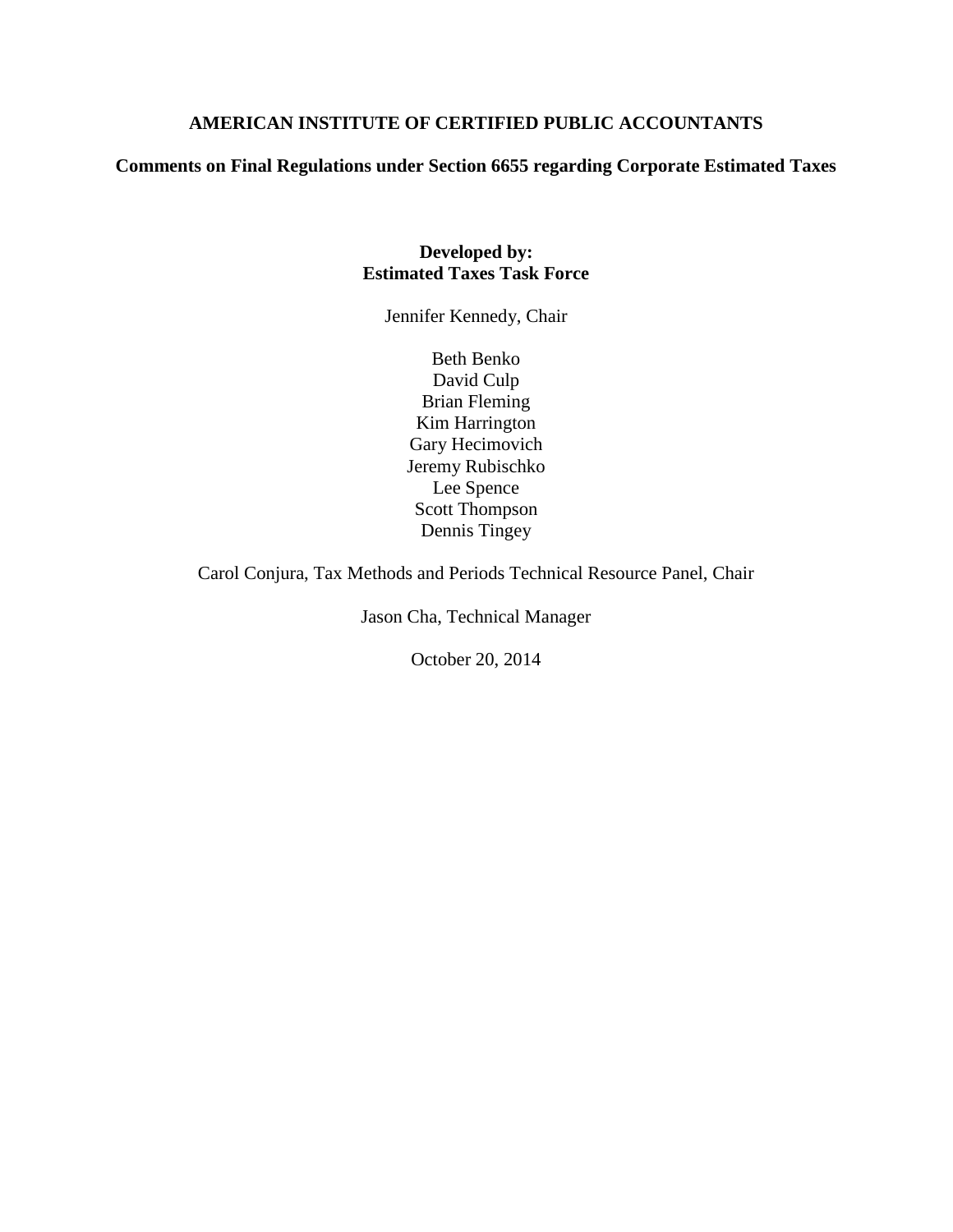# **AMERICAN INSTITUTE OF CERTIFIED PUBLIC ACCOUNTANTS**

## **Comments on Final Regulations under Section 6655 regarding Corporate Estimated Taxes**

### **I. Scope of Comments**

On August 6, 2007, the Internal Revenue Service (IRS) and Department of the Treasury ("Treasury") released final regulations under section 6655 of the Internal Revenue Code (IRC) relating to corporate estimated tax. The final regulations provide guidance to corporations with estimated tax requirements. Our comments below, which are primarily related to the determination of annualized taxable income, appear in the same general order as the related provisions in the final regulations.

In addition, we have identified other concerns with the final regulations which would require regulatory action to address. The scope of this letter relates only to those areas which the IRS and Treasury may address under the authority to publish guidance provided by Treas. Reg. §§ 1.6655-2(f) and 1.6655-2(g).

## **II. Executive Summary**

The AICPA applauds the IRS and Treasury for providing comprehensive rules that provide greater clarity to taxpayers with respect to a number of issues related to the computation of corporate estimated tax payments. To provide additional clarity, we recommend that the IRS and Treasury exercise the authority under Treas. Reg. § 1.6655-2(f) to publish guidance in the Internal Revenue Bulletin to address items detailed below.

#### A. General Rule

The AICPA suggests the IRS and Treasury clarify that annual limitations are treated as discrete items triggered in the annualization period in which the limitation is first exceeded on a preannualization basis to clarify the treatment of certain items where the general rules for determining annualized taxable income create potential distortions.

B. Reasonably Accurate Allocation Rule

The AICPA recommends the IRS and Treasury add deductions of amounts to related foreign persons under section 267(a)(3) and deductions under section 83 to the list of items described in in Treas. Reg. § 1.6655-(f)(2) (*i.e.,* amounts required to be allocated in a reasonably accurate manner).

## C. Extraordinary Items

The AICPA recommends the IRS and Treasury add capital loss and charitable contribution carryovers and accelerated advance payments to the list of extraordinary items in Treas. Reg.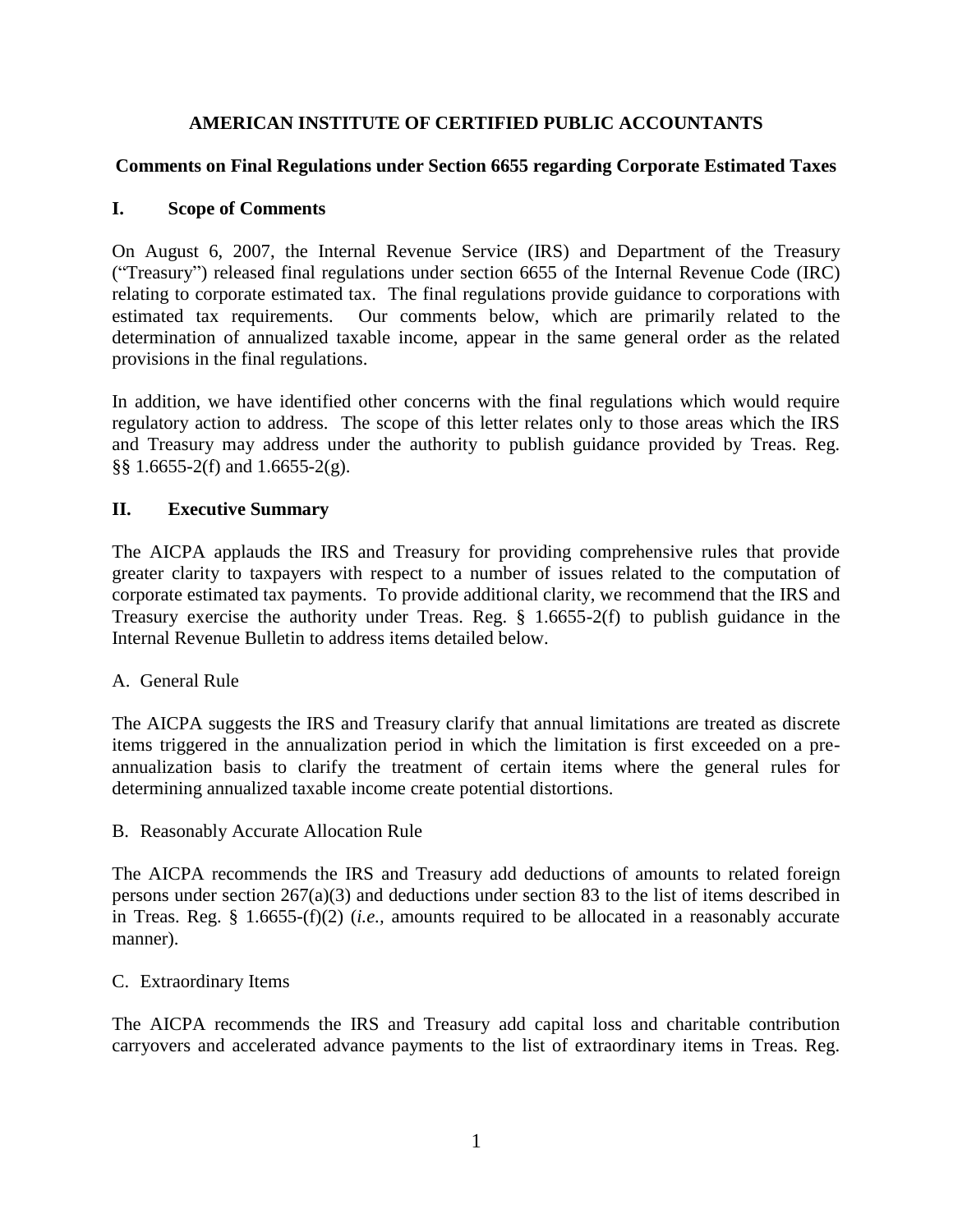$§ 1.6655-2(f)(3)(ii).$ 

D. Distributive Share of Credits from Passthrough Entities

The AICPA recommends the IRS and Treasury issue examples to clarify whether credits passed through from partnerships are subject to the current year credit rules under Treas. Reg.  $§ 1.6655-2(f)(3)(iii).$ 

E. Items that Substantially Affect Taxable Income but Cannot be Determined Accurately by the Installment Due Date

The AICPA recommends the IRS and Treasury expand on the example provided in the regulations to further illustrate methodologies that are acceptable to reasonably estimate the items identified in Treas. Reg.  $\S 1.6655-2(g)(1)$ . In addition, the AICPA recommends adding the research credit to the list of items that substantially affect taxable income but cannot be determined accurately by the installment due date.

### F. Advance Payments

The AICPA recommends the IRS and Treasury clarify that advance payments that are deferred under Rev. Proc. 2004-34 and substantial advance payments that are deferred under Treas. Reg. § 1.451-5(c) are recognized for each installment period using the same basis as is used to compute the amount of income recognized in the year of receipt.

## **III. AICPA Specific Comments**

#### A. General Rule

The general rule as provided in the regulations<sup>2</sup> requires taxpayers to determine taxable income for the annualization period by taking into account all items of income, deduction, and loss that would properly be taken into account by the last day of the annualization period but only to the extent such items are properly taken into account in determining the taxpayer's taxable income for the taxable year that includes the annualization period. Thus, the general rule essentially treats the annualization period as a short taxable year. Once the annualization period income is calculated, it is annualized to estimate the full year's taxable income and used to calculate the installment payment due.

The IRS and Treasury recognize that in certain situations the application of the general rule may create a distortion in the estimate of annualized taxable income. As a result, the regulations adopted several special rules applicable only to specific items determined to fall within the purview of these rules. These special rules, however, do not consider how annual limitations are applied when determining annualized taxable income.

For example, section 162(m) limits the allowable deduction for certain "covered employees" (such as corporate officers) of publicly traded corporations to \$1,000,000 for each taxable year.

 $\overline{a}$ 

<sup>&</sup>lt;sup>2</sup> Treasury Reg. § 1.6655-2(f)(1).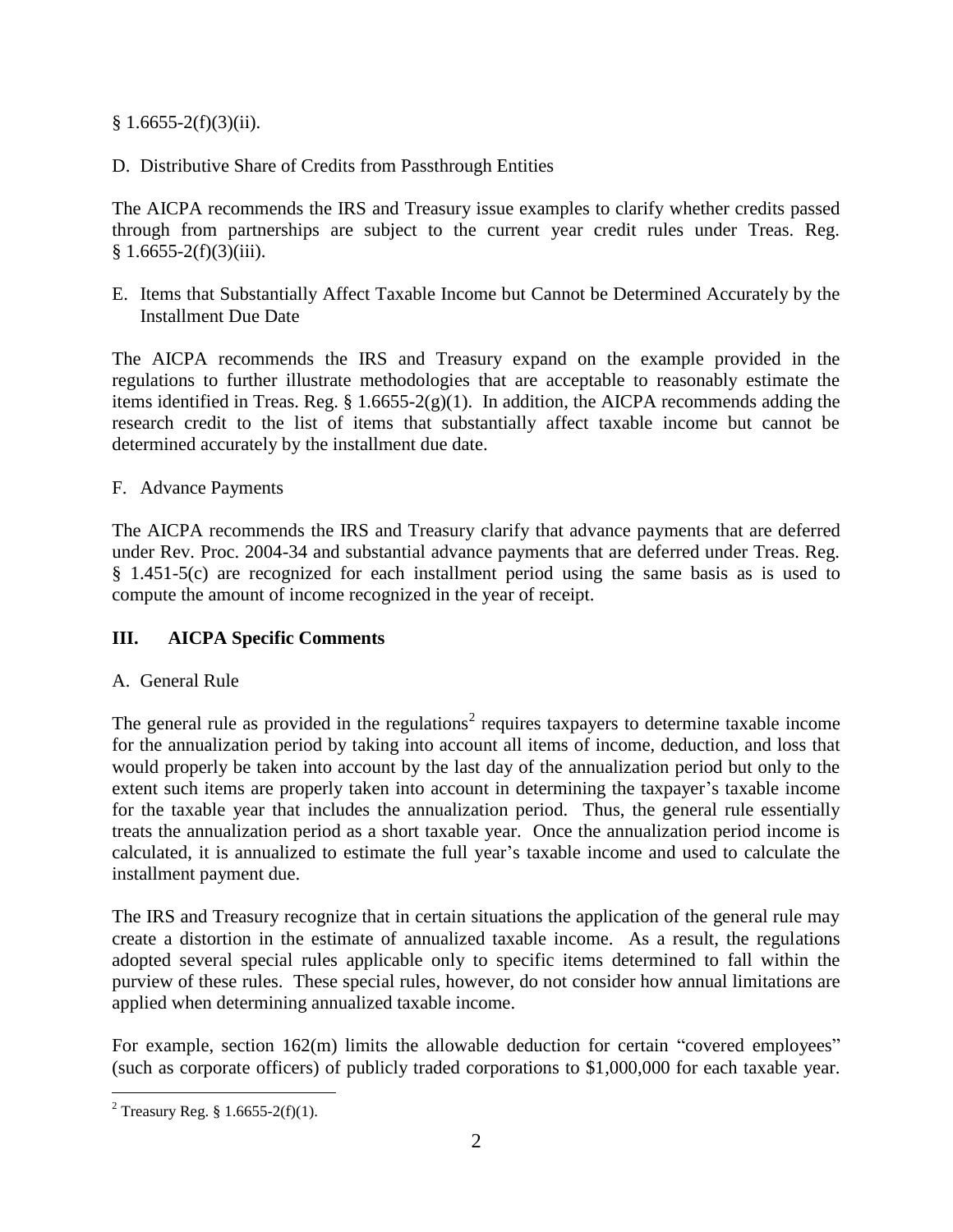Due to the often uncertain or contingent nature of corporate officer compensation, it is conceivable that at the time each required installment payment is due, the taxpayer may not know whether a particular officer's cumulative compensation will exceed \$1,000,000 for the taxable year. Therefore, in the case of a covered employee's compensation that has *not* exceeded \$1,000,000 by the end of an annualization period but *may* exceed it for the full taxable year, it is difficult to determine the disallowed amount of the final compensation pursuant to section 162(m) for purposes of determining annualized taxable income.

With respect to such annual limitations, the AICPA recommends guidance treating such annual limitations as discrete items triggered in the annualization period in which the limitation threshold is first exceeded on a pre-annualization basis. For example, in the case of the section 162(m) limitations discussed above, if a covered employee earned \$1,200,000 through the end of an annualization period, then no compensation deductions for that covered employee in excess of \$1,000,000 would be considered in determining current annualization period income and all subsequent annualization period income for the remainder of the year.

### B. Reasonably Accurate Allocation Rule

Treasury Reg. § 1.6655-2(f)(2) provides a listing of deductions that are required to be allocated "in a reasonably accurate manner," ostensibly to provide taxpayers with guidance as to the treatment of items of deduction that are routinely incurred on an annual basis or for which special exceptions to the general accounting rules exist. The regulations provide that the reasonably accurate allocation rule applies to the following deductions:

- 1. Real property tax deductions;
- 2. Employee and independent contractor deductions;
- 3. Deductions under sections 404 and 419;
- 4. Deductions for corporate accrual charitable donations (section  $170(a)(2)$ ), the recurring item exception (Treas. Reg. § 1.461-5), and the 12-month rule (Treas. Reg.  $§ 1.263(a)-4(f);$  and
- 5. Items of deduction designated by the Secretary in the Internal Revenue Bulletin.

As justification for adopting the reasonably accurate allocation rule, the preamble to the final regulations observes "(g)iven the nature of these items, applying the general annualization rules to these items could result in a significant distortion in the estimate of annualized taxable income."

The AICPA has identified some common situations that fall outside the purview of this rule but where the continued application of the general rule may result in a distortion. Therefore, we suggest adding these items to the list of items subject to the reasonably accurate allocation rule. Treasury Reg. § 1.6655-2(f)(2)(i)(E) provides Treasury with the authority to designate additional items of deductions as being governed under the reasonably accurate allocation special rule.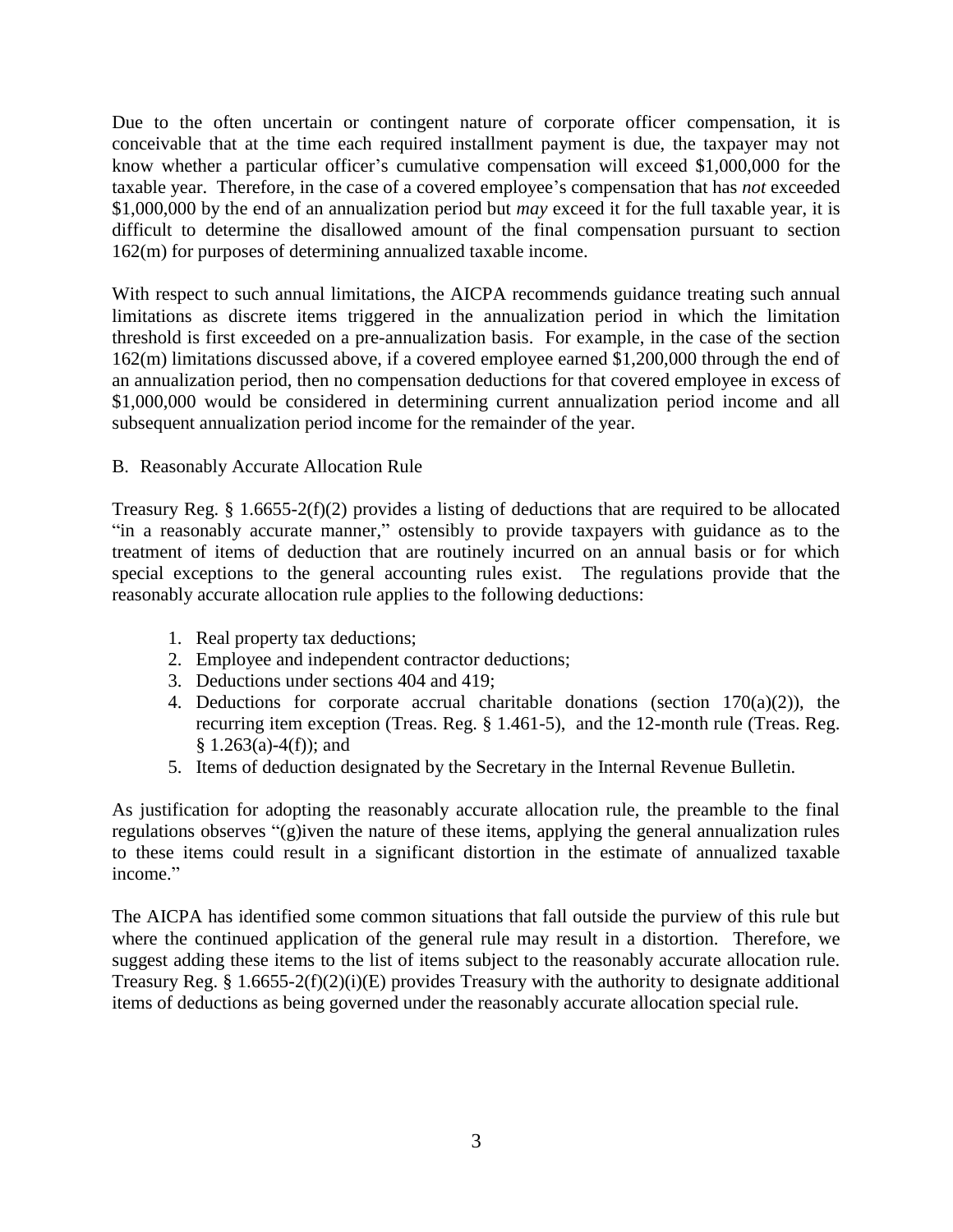## *Deduction of Amounts Owed to a Related Foreign Person*

Except as provided in Treas. Reg. § 1.267(a)-3(c), section  $267(a)(3)$  requires a taxpayer to use the cash method of accounting with respect to the deduction of amounts owed to a related foreign person (e.g., interest). Interest and other expenses owed to a related foreign person are commonly paid at or near year end. Thus, the general rule under Treas. Reg.  $\frac{1.6655}{2}$ (f)(1) precludes the taxpayer from considering such deductions for purposes of determining quarterly estimated tax installment payments. In other words, the continued application of the general rule to these items effectively forces taxpayers to overpay quarterly estimated tax installments under the annualization method. In order to mitigate this distortion, the AICPA suggests adding deductions under section  $267(a)(3)$  to the list of items subject to the reasonably accurate allocation rule.

#### *Treatment of Section 83 Property for Services*

As noted above, deductions for non-qualified stock options and restricted stock under section 83 are not listed as one of the deductions subject to the reasonably accurate allocation rule. Thus, these compensation deductions are subject to the general rule rather than the reasonably accurate allocation special rule. The continued application of the general rule with respect to compensation deductions upon the exercise of non-qualified stock options and restricted stock may cause a distortion in the determination of estimated annualized taxable income. Therefore, the AICPA suggests adding deductions under section 83 (property transferred in connection with the performance of services) to the list of items subject to the reasonably accurate allocation special rule.

#### C. Extraordinary Items

Treasury Reg. § 1.6655-2(f)(3)(ii) contains a list of extraordinary items that a taxpayer must take into account after annualizing taxable income for the annualization period. The AICPA generally agrees with the list of items included in Treas. Reg. § 1.6655-2(f)(3)(ii), which would prevent potential distortion in the computation of annualized taxable income. To further the objective, we suggest adding the following items to the list.

#### *Capital Losses and Charitable Contribution Carryovers*

Treasury Reg. § 1.6655-2(f)(3)(ii)(C) provides that in calculating annualized taxable income, a taxpayer would treat net operating loss deductions as extraordinary items occurring on the first day of the annualization period to which they are attributed. However, the treatment of similar deductions such as capital loss and charitable contribution carryovers are not specifically provided in the regulations. To clarify this issue, the AICPA suggests adding capital loss and charitable contribution carryovers to the list of extraordinary items in Treas. Reg. § 1.6655-  $2(f)(3)(ii)$ .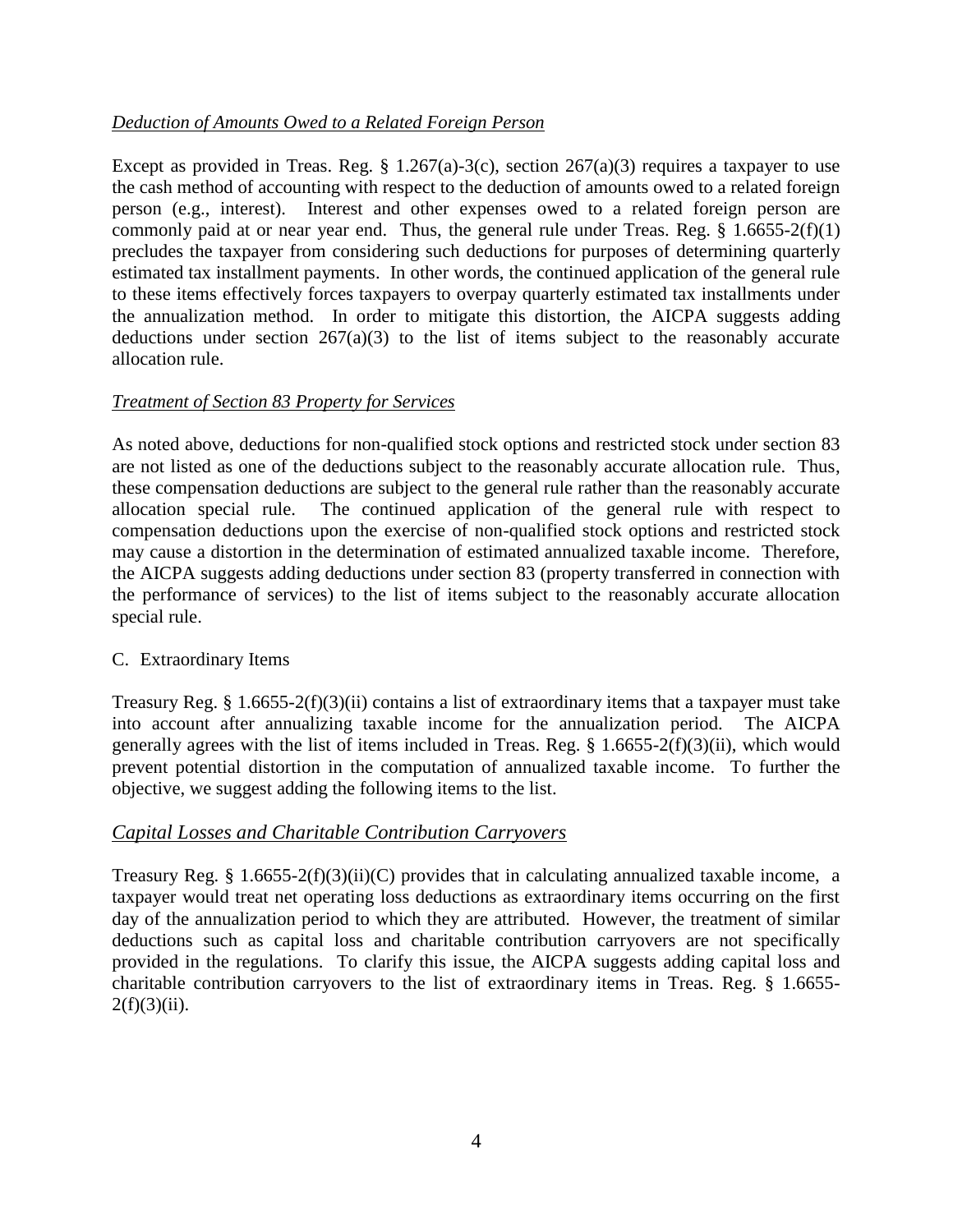#### *Accelerated Advance Payments*

Generally, an advance payment is included in taxable income in the year received. However, various exceptions to this general rule exist. For example, Treas. Reg. § 1.451-5 allows the inclusion of advance payments received in connection with the sale of goods in income under a company's normal method of accounting, provided the income is not reported any later than in the year in which such income is reported for financial statement purposes. Exceptions to this deferral treatment may apply, including if the taxpayer's liability with respect to the advance payment ceases to exist (see Treas. Reg. § 1.451-5(f)). In such a case, the taxpayer must include in gross income any portion of the advance payment not recognized in a previous tax year. Treasury Reg. § 1.455-4 and section 5.02(5) of Rev. Proc. 2004-34 provide very similar acceleration rules.

A taxpayer must take into account any advance payment that requires such acceleration under the general rules described in Treas. Reg.  $\S$  1.6655-2(f)(1)(i) when determining taxable income for the annualization period. Thus, the acceleration would result in the taxpayer's annualized taxable income being distorted.

For example, assume a calendar year taxpayer making estimated tax payments per Treas. Reg. § 1.6655-2(b)(1) (i.e., the four installments are computed based on the first three, three, six, and nine months of the taxpayer's taxable year, respectively) receives an advance payment of \$240 on January 1, 2012 for a two-year service contract terminating on December 31, 2013. For financial statement purposes, the taxpayer will recognize the advance payment ratably over the two-year period. Thus, the taxpayer will recognize \$120 of the advance payment during 2012 and the remaining \$120 during 2013 under the provisions of Rev. Proc. 2004-34. The taxpayer's liability with respect to the advance payment ceases to exist on June 15, 2012. As a result, the taxpayer must recognize the remaining portion of the advance payment (i.e., \$190) as taxable income. Subsequently, when the taxpayer calculates the third installment of estimated taxes, which is based on the first six months of the taxable year, the full \$240 advance payment is annualized by multiplying by a factor of 2, resulting in estimated taxable income of \$480.

To remove this potential distortion, the AICPA recommends adding advance payments that are recognized in gross income in an accelerated manner due to a triggering event to the list of extraordinary items in Treas. Reg.  $§ 1.6655-2(f)(3)(ii)$ .

D. Distributive Share of Credits from Passthrough Entities

The distributive share rules require that a partner must determine its taxable income for the annualization period by taking into account its distributive share of partnership items under section 702, which includes credits. Currently, the regulations do not specifically indicate whether credits reported from partnerships should be annualized, or whether, under the special rule for current year credits under Treas. Reg. § 1.6655-2(f)(3)(iii), the partner should take into account its distributive share of the items which make up the credit, then annualize these items in order to determine the amount of credit to take into account. To clarify this issue, the AICPA recommends that the IRS and Treasury publish guidance stating that credits passed through from partnerships are subject to the current year credits rule under Treas. Reg. § 1.6655-2(f)(3)(iii).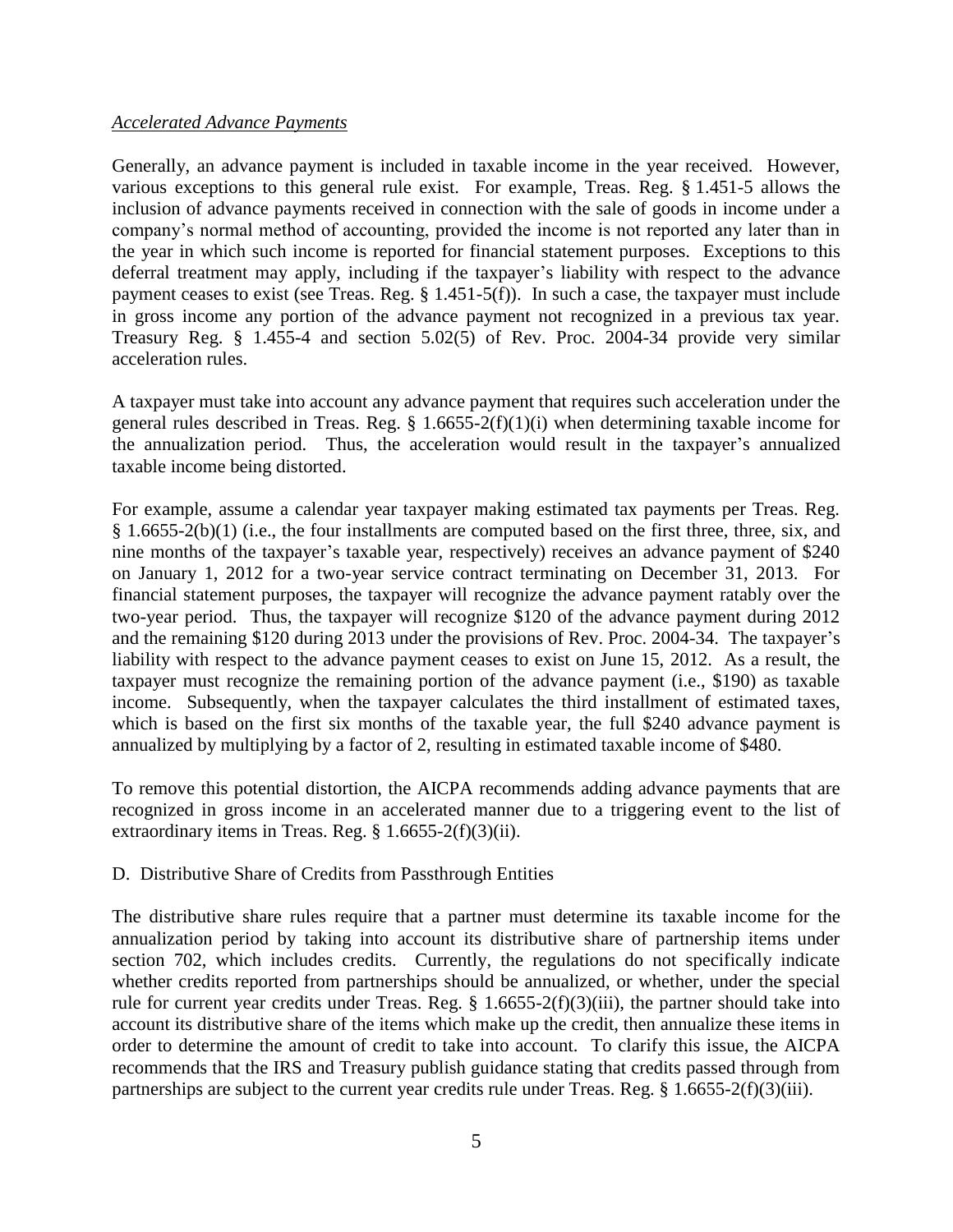E. Items that Substantially Affect Taxable Income but Cannot be Determined Accurately by the Installment Due Date

Treasury Reg. § 1.6655-2(g)(1) provides that "reasonable estimates may be made from existing data for items that substantially affect income if the amount of such items cannot be determined accurately by the installment due date." The regulations provide that reasonable estimates are permitted for the following deductions:

- 1. The inflation index for taxpayers using the dollar-value LIFO (last-in, first-out) inventory method;
- 2. Adjustments required under section 263A;

- 3. The computation of a taxpayer's section 199 deduction;
- 4. Intercompany adjustments for taxpayers that file consolidated returns;
- 5. The liquidation of a LIFO layer at the installment date that the taxpayer reasonably believes will be replaced at the end of the year;
- 6. Deferred gain on a qualifying conversion or exchange of property under sections 1031 and 1033 that the taxpayer reasonably believes will be replaced with qualifying replacement property; and
- 7. Any other item specifically designated in guidance published in the Internal Revenue Bulletin.

Currently, the regulations provide only one example<sup>3</sup> to illustrate a methodology of a reasonable estimate for deduction under section 199. While the example is instructive for taxpayers claiming a deduction under section 199, it is only one out of six specifically identified items to which Treas. Reg.  $\S$  1.6655-2(g)(1) applies.

Moreover, the example does not clearly indicate whether estimating the annual effect of an item and allocating the item ratably throughout the year in a manner similar to the treatment of an extraordinary item is acceptable. For example, certain methods under section 263A (e.g., the simplified production method) are annual computations that, unlike section 199, are not limited by taxable income or other limitations; such adjustments are easily identifiable when estimating taxable income for a given installment period.

<sup>3</sup> *Example. Section 199 deduction.* Corporation ABC, a calendar year taxpayer, uses an accrual method of accounting and the annualized income installment method under section  $6655(e)(2)(A)(i)$  to calculate all of its required installment payments for its 2008 taxable year. ABC engages in production activities that generate qualified production activities income (QPAI), as defined in § 1.199-1(c), and projects taxable income of \$50,000 for its first annualization period from January 1, 2008, through March 31, 2008, without taking into account the section 199 deduction. During its first annualization period from January 1, 2008, through March 31, 2008, ABC incurs W-2 wages allocable to domestic production gross receipts pursuant to section 199(b)(2) of \$10,000. Pursuant to paragraph (g)(1) of this section, ABC is permitted to take into account its estimated section 199 deduction before annualizing taxable income based on the lesser of its estimated QPAI or taxable income and W-2 wages for its first installment period for 2008. For the first installment period in 2008, ABC is permitted to recognize a deduction under section 199 of \$3,000 (\$50,000 x  $.06 = $3,000$ ) subject to the wage limitation of \$5,000 (50 percent of \$10,000 of W-2 wages incurred during the first installment period). Accordingly, ABC's annualized income for the first installment for 2008 is \$188,000 ((\$50,000 - \$3,000) x  $12/3 = $188,000$ ). The tax on \$188,000 is \$56,570 and ABC's first required installment for 2008 is \$14,143 (\$56,570 x  $.25 = $14,143$ ).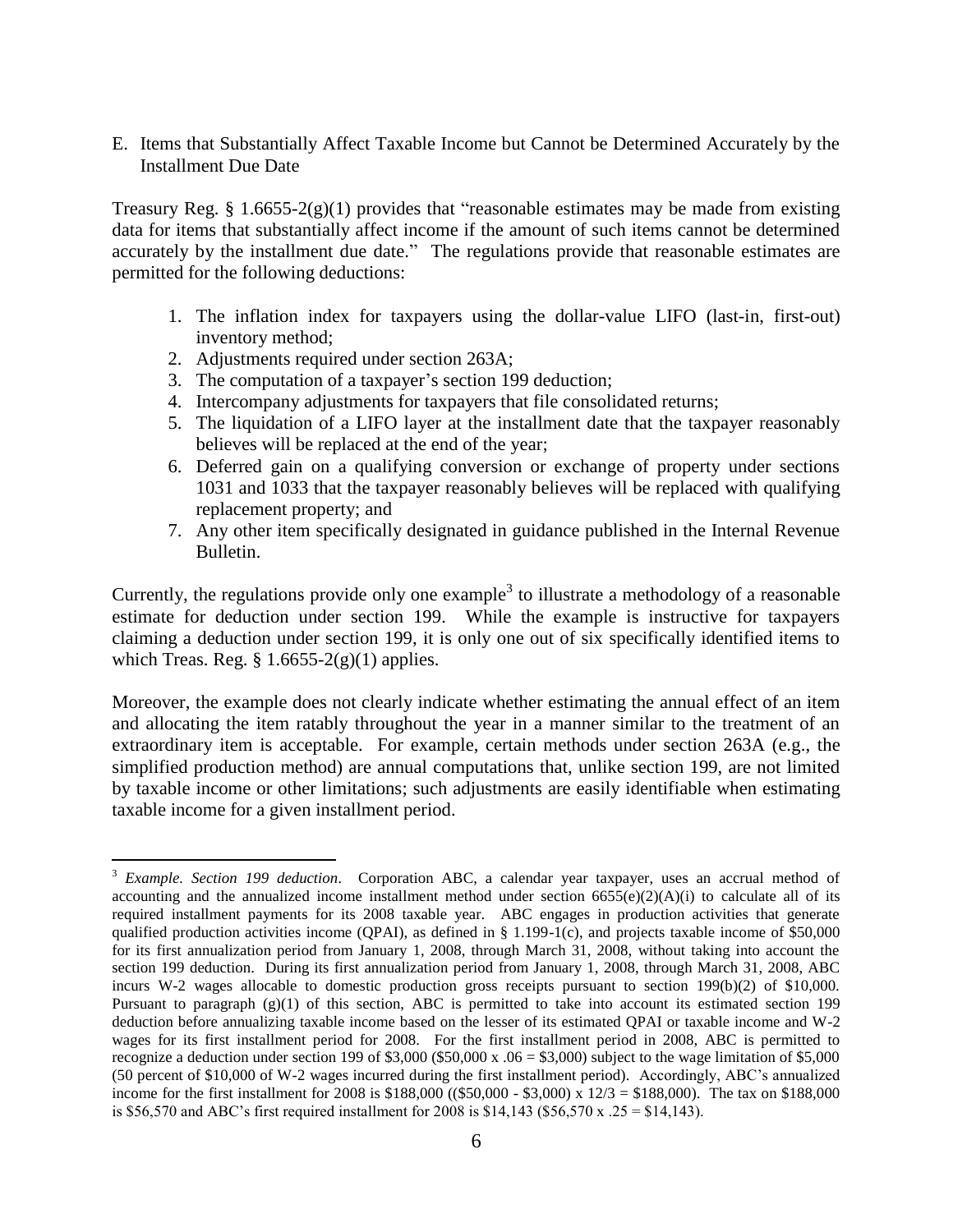Therefore, the AICPA recommends adding additional examples to further illustrate methodologies that are acceptable to reasonably estimate the items identified in Treas. Reg.  $§ 1.6655-2(g)(1)$ . The AICPA believes that issuing guidance in the form of a Notice with a series of questions and answers is an appropriate format to offer additional examples of acceptable methodologies.

To assist in this effort, we offer two examples below to clarify a taxpayer's ability to estimate the annual effect of certain items and then allocate the item ratably throughout the year for purposes of determining a reasonable estimate for the installment period.

*Adjustments required under section 263A.* Corporation ABC, a calendar year taxpayer, uses an accrual method of accounting and the annualized income installment method under section  $6655(e)(2)(A)(i)$  to calculate all of its required installment payments for its 2012 taxable year. ABC uses the FIFO (first-in, first-out) method of accounting for inventories and allocated additional section 263A costs to ending inventory using the simplified production method. Prior to determining its additional section 263A costs, ABC projects taxable income of \$3,000,000 for its first annualization period from January 1, 2013, through March 31, 2013. For its 2013 taxable year, ABC estimates that the additional section 263A costs required to be capitalized to ending inventory would increase by \$100,000 compared to the amount of additional section 263A costs capitalized to ending inventory for its 2012 taxable year. Pursuant to paragraph  $(g)(1)$  of this section, ABC is permitted to take into account its estimated adjustment under section 263A before annualizing taxable income for its first installment period. For purposes of determining its taxable income for the period January 1, 2013, through March 31, 2013, it is reasonable for ABC to estimate that \$25,000 of additional section 263A costs are required to be capitalized for the first installment period  $(\$100,000 \times 3/12 = \$25,000)$ . Accordingly, ABC's annualized income for the first installment for 2013 is \$12,100,000 ((\$3,000,000 + \$25,000)  $x 12/3 = $12,100,000$ . The tax on \$12,100,000 is \$4,135,000, and ABC's first required installment for 2013 is \$1,033,750 (\$4,135,000 x .25 = \$1,033,750).

*Inflation index for taxpayers using the dollar-value LIFO inventory method.* Corporation ABC, a calendar year taxpayer, uses an accrual method of accounting and the annualized income installment method under section 6655(e)(2)(A)(i) to calculate all of its required installment payments for its 2012 taxable year. ABC uses the dollar-value LIFO method of accounting for inventories. ABC projects taxable income of \$5,000,000 prior to taking into account its LIFO expense for its first annualization period from January 1, 2013, through March 31, 2013. For its 2013 taxable year, ABC estimates its LIFO expense under its dollar-value LIFO inventory method to be \$2,000,000 based on an estimate of the quantity and value of its inventory as of the end of the taxable year, and an estimate of inflation for the entire year. Pursuant to paragraph  $(g)(1)$  of this section, because ABC uses the dollarvalue LIFO inventory method, it is permitted to estimate the inflation index before annualizing taxable income for its first installment period. For purposes of determining its taxable income for the period January 1, 2013, through March 31, 2013, it is reasonable for ABC to estimate that \$500,000 of LIFO expense is attributable to the first installment period  $($2,000,000 \times 3/12 = $500,000)$ . Accordingly, ABC's annualized income for the first installment for 2013 is \$18,000,000 ((\$5,000,000 - \$500,000) x  $12/3 = $18,000,000$ ). The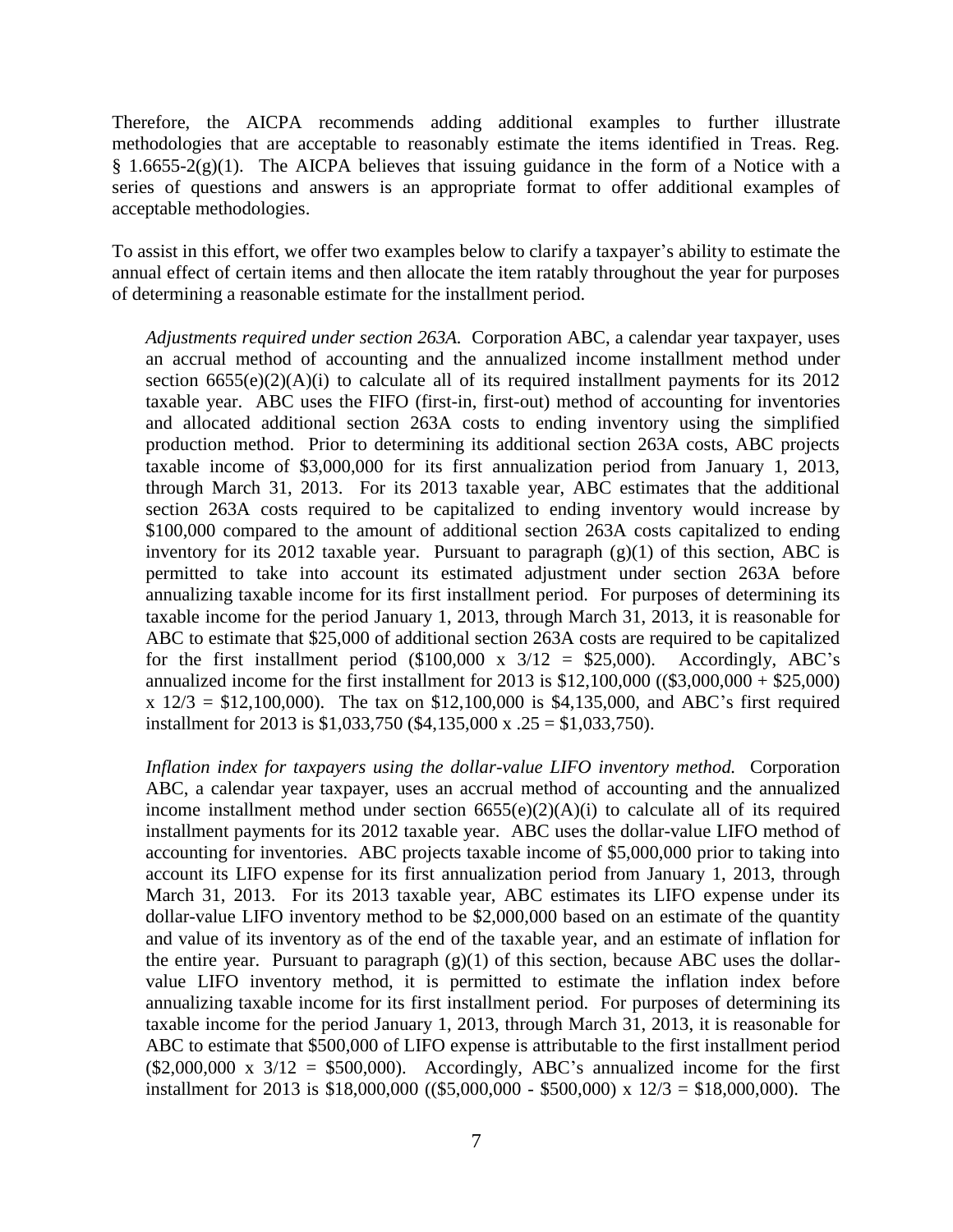tax on \$18,000,000 is \$6,300,000, and ABC's first required installment for 2013 is  $$1,575,000$  (\$6,300,000 x  $.25 = $1,575,000$ ).

### *Treatment of Research and Development Credit*

Currently, the treatment of the research and development tax credit ("research credit") under section 41 is not specifically addressed in the regulations.

The treatment of the research credit imposes a difficulty because many taxpayers lack the means to make all the determinations relevant to computation of the research credit for the relevant annualization period in which the research expenses are incurred. For example, a taxpayer needs to determine not only whether activities are qualified research but whether the amounts paid or incurred for those activities are qualified research expenditures. In addition, since 2007, there has been an alternative, elective method of computing the research credit under section  $41(c)(5)$ , referred to as the Alternative Simplified Credit. This method requires the taxpayer to know its qualified research expenses for the current tax year and the three preceding tax years. Unfortunately, many taxpayers often need the full time allowed to file a tax return on extension (or even longer) to accurately determine their qualified research expenses and the research credit. Taxpayers using the Alternative Simplified Credit may not have the information about their preceding year's qualified research expenses until close to the time for making their third installment payment for the current year or reliable information about current year expenses.

For these reasons, the AICPA recommends adding the research credit to the list of items in Treas. Reg. § 1.6655-2(g) that cannot be determined accurately by the installment due date, for which reasonable estimates are permitted in computing the required installment. We believe that the research credit presents computational and qualitative determinations that are equally complex as the items on the current list (e.g., section 199 deduction).

#### F. Advance Payments

Treasury Reg. § 1.6655-2(f)(1)(i) provides that in determining the applicable income for an annualization period, an item of income is "includible under the method of accounting employed by the taxpayer with respect to the item and in accordance with the appropriate provision of the IRC (for example, section 451 for accrual method taxpayers, section 453 for installment sales or section 460 for long-term contracts)." With respect to a taxpayer that defers revenue either under Rev. Proc. 2004-34 or Treas. Reg. § 1.451-5(c), Treas. Reg. § 1.6655-2(f)(3)(i) provides special rules for computing taxable income for an annualization period. Specifically, with respect to advance payments under Treas. Reg.  $\S 1.451-5(c)$ , Treas. Reg.  $\S 1.6655-2(f)(3)(i)$ (A) provides:

An advance payment for which the taxpayer uses the method of accounting provided in  $§$  1.451-5(b)(1)(ii) is includible in computing taxable income for an annualization period in accordance with that method of accounting except that, if  $\S$  1.451-5(c) applies, any amount not included in computing taxable income by the end of the second taxable year following the year in which substantial advance payments are received, and not previously included in accordance with the taxpayer's accrual method of accounting, is includible in computing taxable income on the last day of such second taxable year.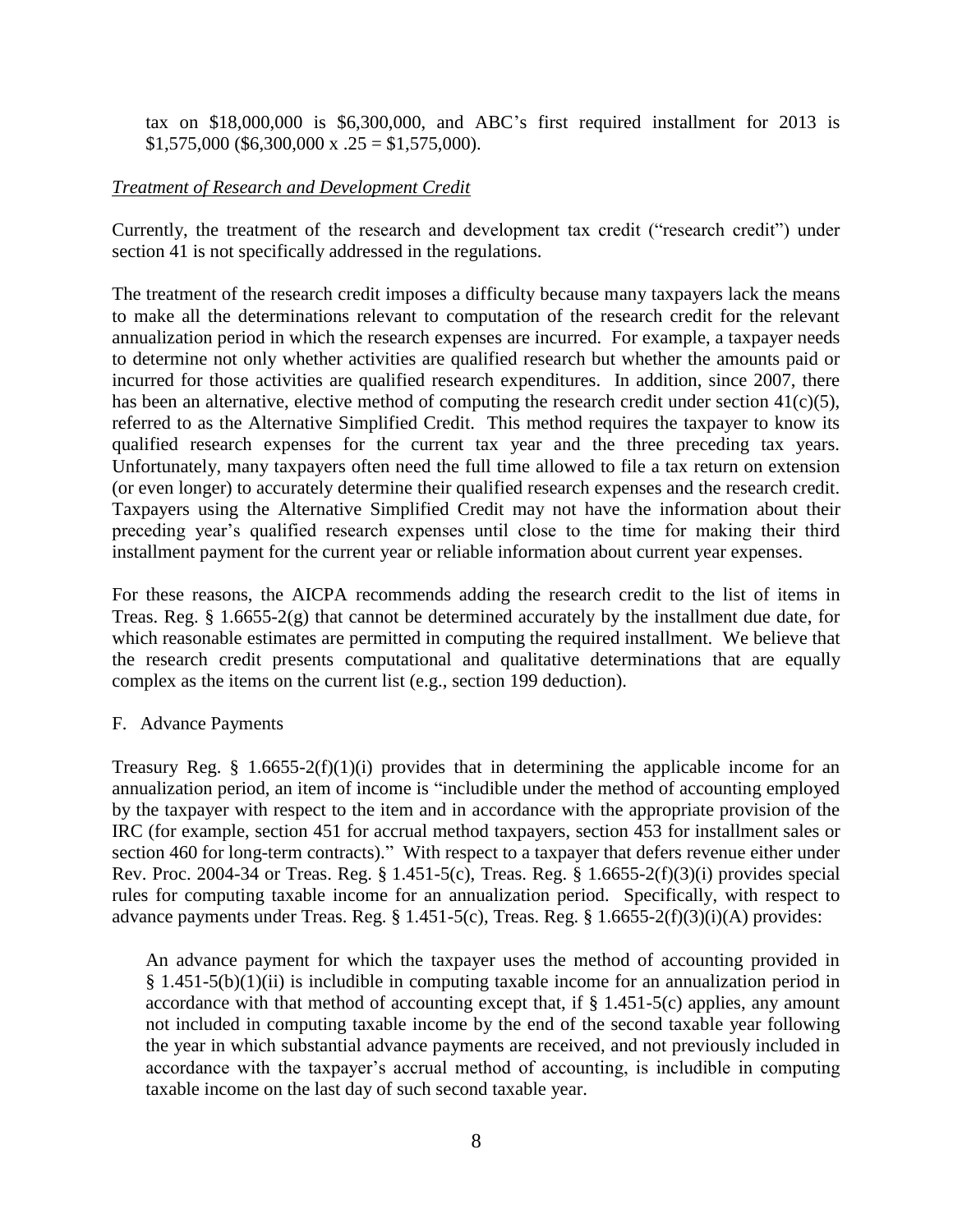With respect to advance payments under Rev. Proc. 2004-34, Treas. Reg. § 1.6655-2(f)(3)(i)(B) similarly provides:

An advance payment for which the taxpayer uses the Deferral Method provided in section 5.02 of Rev. Proc. 2004-34 (2004-1 CB 991), (see § 601.601(d)(2)(ii)(b) of this chapter) is includible in computing taxable income for an annualization period in accordance with that method of accounting, except that any amount not included in computing taxable income by the end of the taxable year succeeding the taxable year of receipt is includible in computing taxable income on the last day of such succeeding taxable year.

Accordingly, any remaining portion of income deferred for financial statement purposes beyond one year in the case of Rev. Proc. 2004-34 or two years in the case of substantial advance payments under Treas. Reg. § 1.451-5(c) should be taken into account in full at the end of the inclusion year in determining annualized taxable income for the year. Treasury Reg. § 1.6655- 2(f)(3)(vii) Example 9 illustrates these rules.

*Advance payment*. (i) Corporation ABC, a calendar year taxpayer, uses an accrual method of accounting and the annualized income installment method under section  $6655(e)(2)(A)(i)$ to calculate all of its required installment payments for its 2008 and 2009 taxable years. ABC is in the business of giving dancing lessons and receives advance payments. For Federal income tax purposes, ABC uses the Deferral Method provided in section 5.02 of Rev. Proc. 2004-34 for the advance payments it receives for dance lessons. On November 1, 2008, ABC receives an advance payment of \$2,400 for a 2-year contract commencing on November 1, 2008, and providing for up to 24 individual, 1-hour lessons. ABC provides 2 lessons in 2008, 12 lessons in 2009, and 10 lessons in 2010. ABC recognizes \$200 in revenues in its financial statements for the last quarter of 2008. ABC recognizes \$300 in revenues in its financial statements for each quarter of 2009 for a total of \$1,200 in 2009. ABC recognizes the remaining \$1,000 in revenues in its financial statements during 2010. For tax purposes, ABC recognizes \$200 into revenue in 2008 and \$2,200 into revenue in 2009 under Rev. Proc. 2004-34. See § 601.601(d)(2)(ii)(b).

(ii) Pursuant to paragraph  $(f)(3)(i)(B)$  of this section, ABC is not required to take into account any of the advance payment for purposes of computing any required installment payment for ABC's 2008 taxable year because no part of the \$2,400 advance payment was recognized as income in ABC's financial statements during the first nine months of ABC's 2008 taxable year. In 2009, ABC must take into account \$300 of revenue for purposes of computing its first and second required installment payments, \$600 of revenue for purposes of computing its third required installment payment and \$900 for purposes of computing its fourth required installment payment. Pursuant to paragraph  $(f)(3)(i)(B)$  of this section, the remaining deferred revenue is recognized on December 31, 2009, for purposes of computing ABC's annualized income installments for 2009.

We commend the IRS and Treasury on clarifying when income that is deferred for financial statement purposes beyond the limited time permitted for tax purposes should be taken into account in determining annualized taxable income. However, to the extent services or goods are